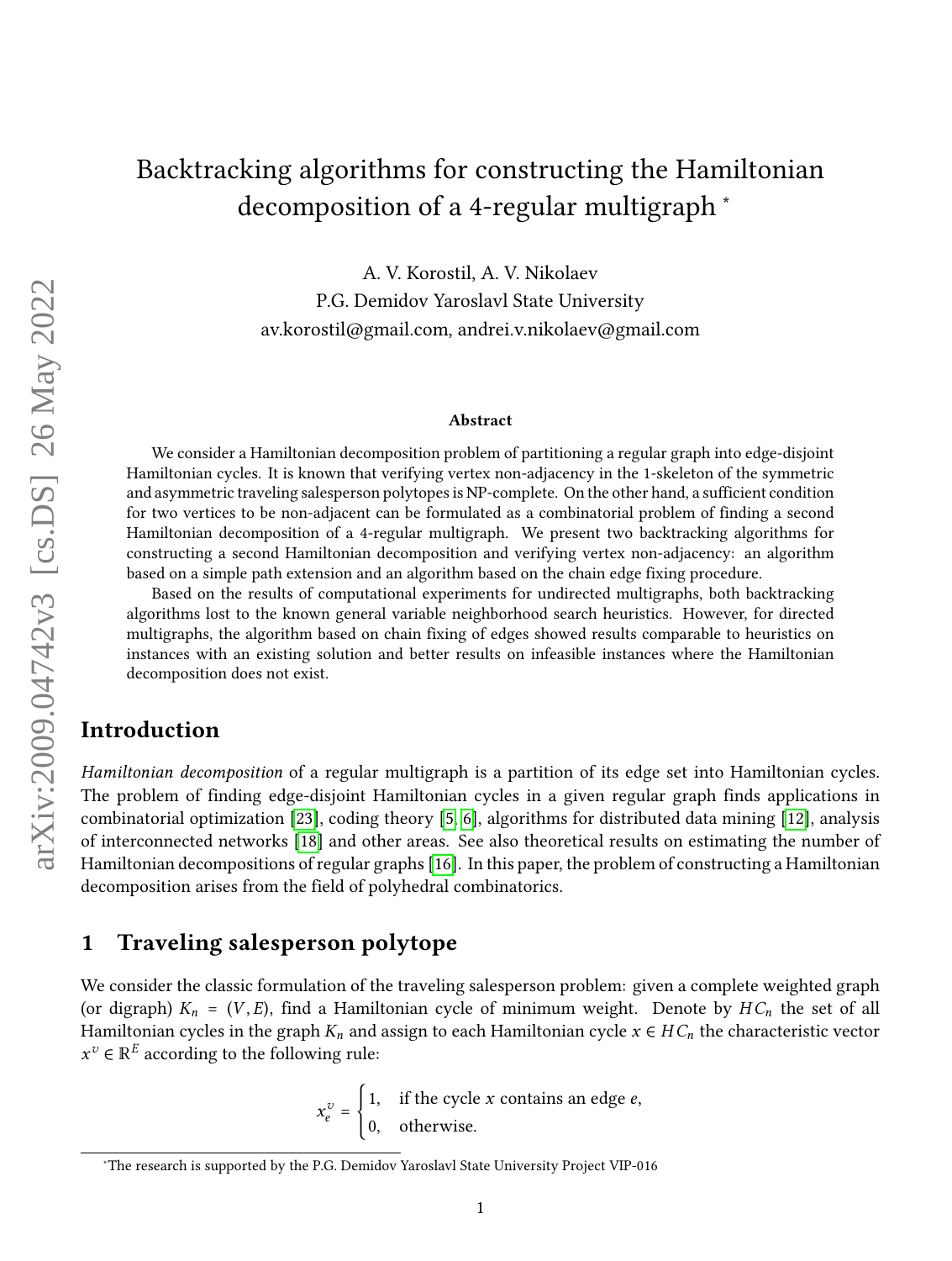Polytope

$$
STSP(n) = \text{conv}\{x^v \mid x \in HC_n\}
$$

is called the symmetric traveling salesperson polytope.

The asymmetric traveling salesperson polytope  $ATSP(n)$  is defined similarly as the convex hull of the characteristic vectors of all possible Hamiltonian cycles in the complete digraph  $K_n$ .

The integer linear programming approach for the traveling salesperson problem was introduced by Dantzig, Fulkerson, and Johnson in their classical work for 49 US cities [\[14\]](#page-13-3). State-of-the-art exact algorithms for the traveling salesperson problem are based on a partial description of the facets of the traveling salesperson polytope and the branch and cut method for integer linear programming [\[2\]](#page-12-3).

The 1-skeleton of a polytope is a graph whose vertices are the vertices of the polytope and edges are geometric edges (one-dimensional faces). The study of 1-skeleton is of interest, since, on the one hand, some combinatorial algorithms for such problems as perfect matching, set covering, independent set, object ranking, problems with fuzzy measures, and some others are based on the adjacency relation in a 1-skeleton and the local search technique (when we move from the current solution to the «best solution» among adjacent ones) [\[1,](#page-12-4) [7,](#page-12-5) [11,](#page-12-6) [13,](#page-13-4) [15\]](#page-13-5). On the other hand, some characteristics of the 1-skeleton of the problem, such as the diameter and the clique number (the number of vertices in the largest clique), estimate time complexity for various computational models and classes of algorithms [\[9,](#page-12-7) [8,](#page-12-8) [17\]](#page-13-6).

Unfortunately, the classical result by Papadimitriou prevents the study of the 1-skeleton of the traveling salesperson polytope.

**Theorem 1** (Papadimitriou [\[26\]](#page-13-7)). The question of whether two vertices of the polytopes  $STSP(n)$  or  $ATSP(n)$ are non-adjacent is NP-complete.

Note that the complementary problem of finding whether two vertices of the 1-skeleton of the traveling salesperson polytope are adjacent is co-NP-complete.

# 2 Hamiltonian decomposition and sufficient condition for vertex non-adjacency

As a result of Papadimitriou's theorem on the NP-completeness of verifying the vertex non-adjacency in the 1-skeleton of the traveling salesperson polytope, sufficient conditions for non-adjacency are of interest. In particular, polynomial sufficient conditions are known for pyramidal tours [\[10\]](#page-12-9), pyramidal tours with step-backs [\[24\]](#page-13-8), and pedigrees [\[3,](#page-12-10) [4\]](#page-12-11). In this paper, we consider the most general of the known – sufficient condition by Rao [\[28\]](#page-13-9).

Let  $x = (V, E_x)$  and  $y = (V, E_y)$  be two Hamiltonian cycles on the vertex set V. We denote by  $x \cup y$  a union multigraph  $(V, E_x \cup E_y)$  that contains a copy of each edge of x and y. Note that if two cycles contain the same edge e, then both copies of the edge are added to the multigraph  $x \cup y$ .

**Lemma 2** (Rao [\[28\]](#page-13-9)). Given two Hamiltonian cycles x and y, if the union multigraph  $x \cup y$  contains two edge-disjoint Hamiltonian cycles z and w different from x and y, then the corresponding vertices  $x^v$  and  $y^v$  of the traveling salesperson polytope  $STSP(n)$  (or  $ATSP(n)$ ) are not adjacent.

From a geometric point of view, the sufficient condition by Rao means that the segment connecting two vertices  $x^v$  and  $y^{\overline{v}}$  intersects the segment connecting two other vertices  $z^v$  and  $w^{\overline{v}}$  of the traveling salesperson polytope, therefore, they cannot be adjacent. An example of a satisfied sufficient condition is shown in Fig. [1.](#page-2-0)

Thus, verifying the vertex non-adjacency in the 1-skeleton of the traveling salesperson polytope can be reduced to finding a Hamiltonian decomposition of the union multigraph  $x \cup y$  that is different from the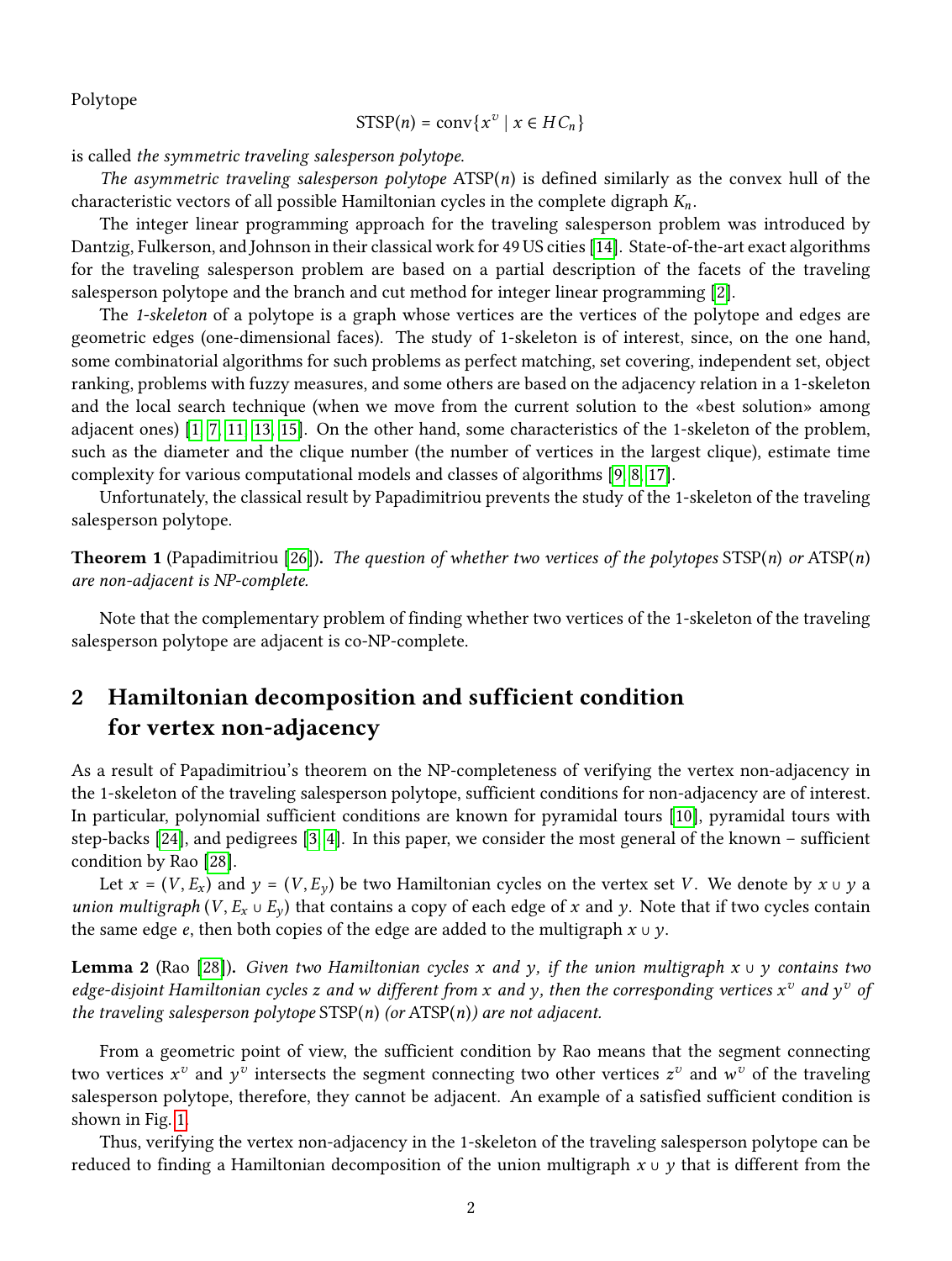

<span id="page-2-0"></span>Figure 1: An example of a satisfied sufficient condition for non-adjacency

given one. Let us formulate a sufficient condition for vertex non-adjacency in the form of a combinatorial problem.

#### Second Hamiltonian decomposition problem.

**Instance:** let  $x$  and  $y$  be two Hamiltonian cycles.

Question: does the union multigraph  $x \cup y$  contain a pair of edge-disjoint Hamiltonian cycles z and w different from  $x$  and  $y$ ?

Note that checking whether an arbitrary graph contains a Hamiltonian decomposition is an NP-complete problem already for 4-regular undirected multigraphs and 2-regular directed multigraphs [\[27\]](#page-13-10).

Previously, the second Hamiltonian decomposition problem and its application to verifying the vertex non-adjacency in the 1-skeletons of the polytopes  $STSP(n)$  and  $ATSP(n)$  were considered in [\[22,](#page-13-11) [25\]](#page-13-12), where several heuristic algorithms were proposed based on constructing vertex-disjoint cycle covers of a graph: simulated annealing and general variable neighborhood search. Heuristic algorithms have proven to be very efficient on instances that have a solution, especially on undirected graphs. However, in instances that do not have a solution, heuristics face significant difficulties. In this paper, we consider two exact backtracking algorithms for constructing the second Hamiltonian decomposition of a 4-regular multigraph.

### 3 Backtracking algorithm based on simple path extension

Recall that backtracking is one of the general methods for finding a solution to a problem by exhaustive search. The procedure consists of a successive extension of a partial solution. If at the next step such an extension fails, then we backtrack to a shorter partial solution and continue the search further [\[29\]](#page-13-13).

In [\[21\]](#page-13-14), a backtracking algorithm was presented for the problem of finding a second Hamiltonian decomposition of a 4-regular multigraph based on extending a simple path. Below is a modified version of this algorithm.

Let here and below the partial solution consist of two components  $z$  and  $w$ . The idea of the algorithm is to sequentially construct a simple path in the component  $z$ . Whereas edges not included in  $z$  are sent to the component  $w$ .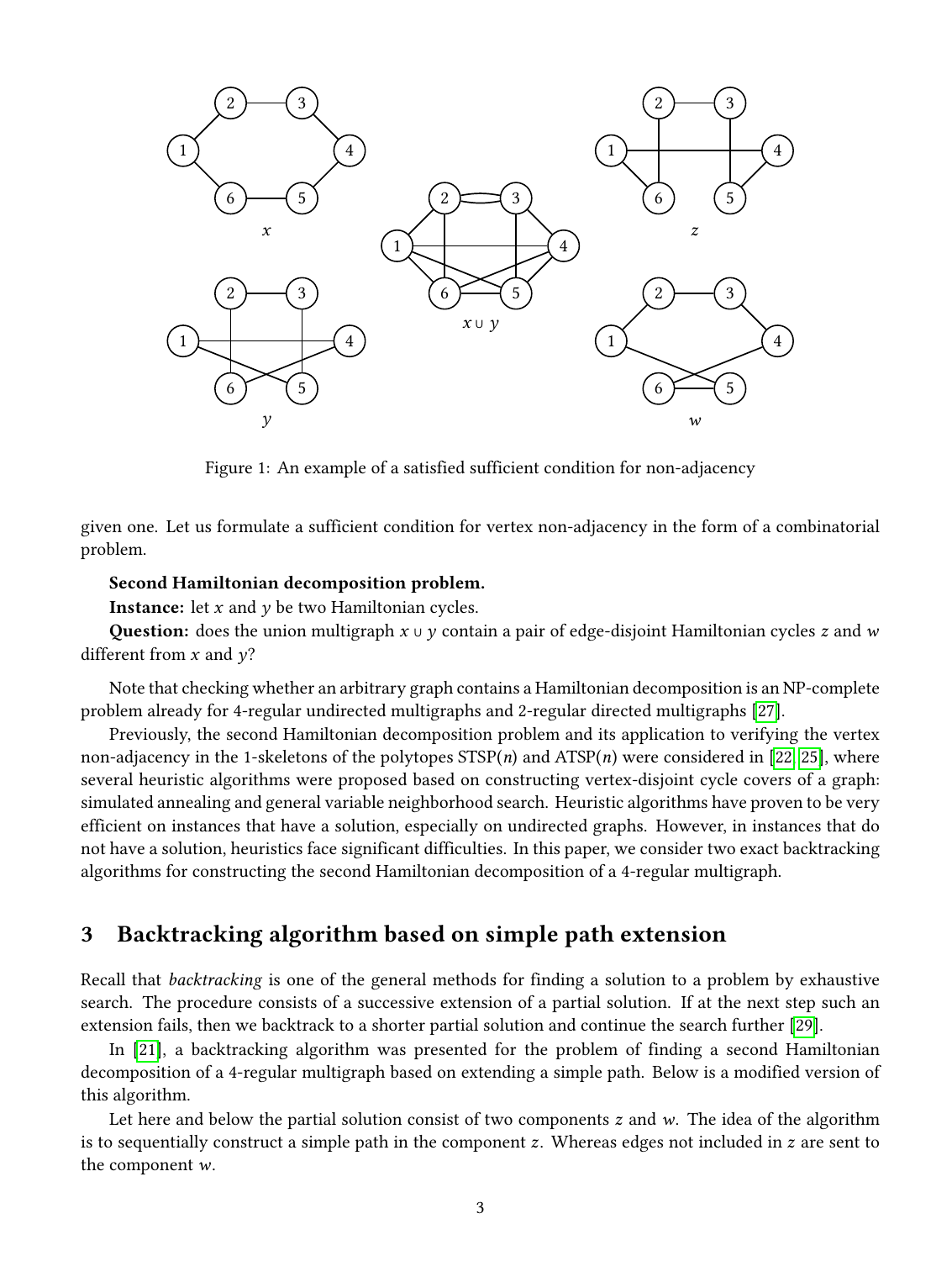Consider the example of the  $x \cup y$  multigraph shown in Fig. [1.](#page-2-0) Let us construct a partial solution for it, corresponding to the simple path  $2 - 3 - 5 - 6$  (Fig. [2\)](#page-3-0). Here, the edges of the z component are solid, and the edges of the w component are dashed. Since the degree of each vertex in the multigraph  $x \cup y$  is equal to 4, then we can continue a simple path in z from the vertex 6 in no more than three ways:  $(6, 1)$ ,  $(6, 2)$  and (6, 4). Moreover, whichever edge we choose to continue the path, since two edges incident to the vertex 6 have already been added to  $z$ , the other two edges can only fall into the component  $w$ .



<span id="page-3-0"></span>Figure 2: Backtracking based on simple path extension

We sequentially consider all three options and for each we check the correctness of the partial solution:

- extension 1 is invalid because it contains a cycle at vertices 2, 3, 4, 6 in the component  $w$ ;
- extension 2 is invalid because it contains a cycle at vertices 2, 3, 5, 6 in the component  $z$ ;
- extension 3 is correct.

In the general case, the correctness conditions for a partial solution have the following form:

- $\bullet$  z contains a simple path (by construction) or a Hamiltonian cycle;
- w contains a forest (a graph without cycles) with vertex degrees at most 2 or a Hamiltonian cycle.

If the extension of the partial solution turned out to be incorrect, then we backtrack and consider the next option. If all three extensions are invalid, then this partial solution cannot be extended, and we backtrack to a shorter partial solution.

The general scheme for undirected graphs is presented in the Algorithm [1.](#page-4-0)

The only difference for directed graphs is that the outdegree of each vertex of the multigraph  $x \cup y$  is equal to two, hence there are at most two options for extending a simple path in  $z$ . All other steps are completely similar.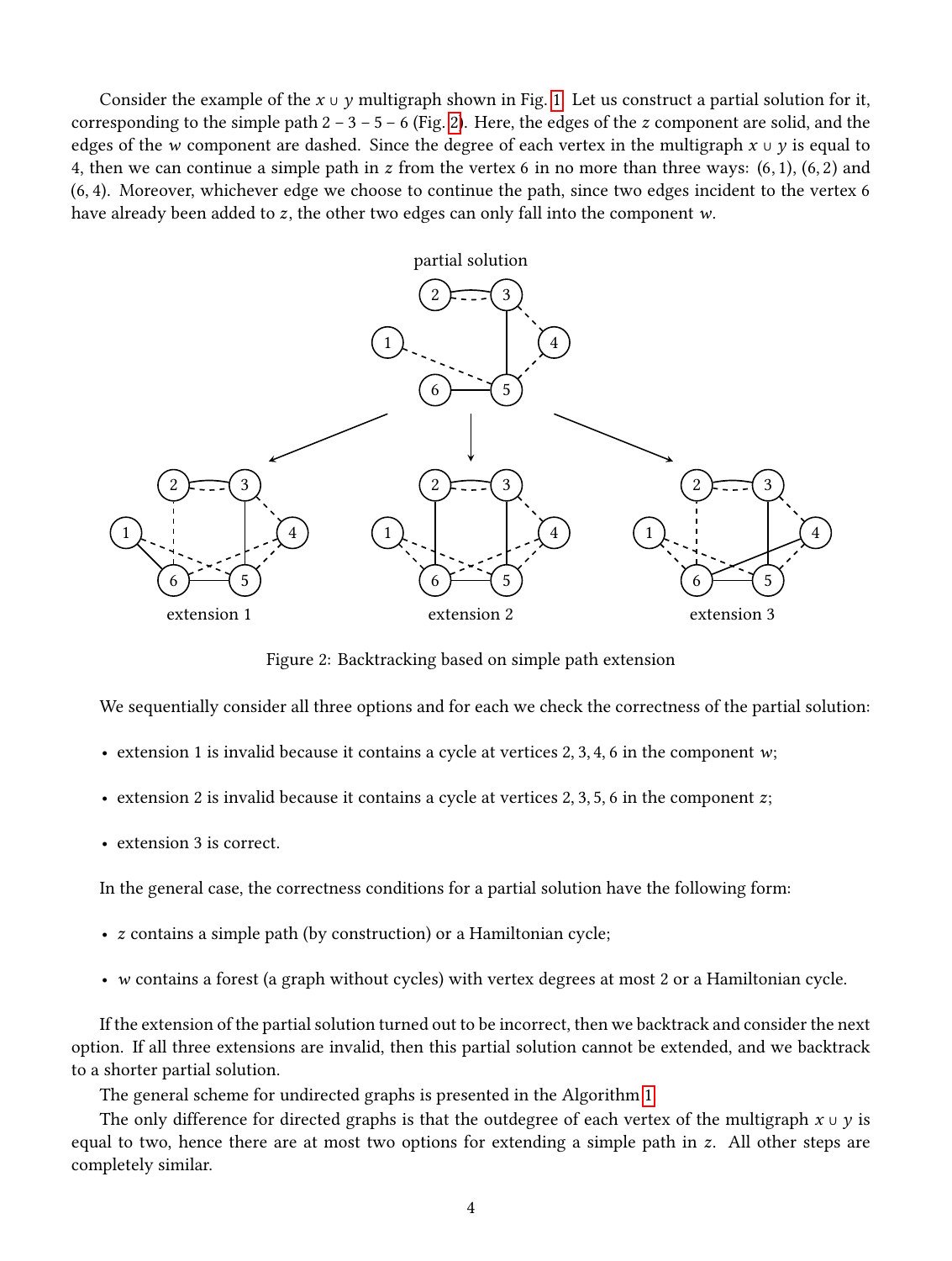<span id="page-4-0"></span>

|     | Algorithm 1 Backtracking based on simple path extension                               |
|-----|---------------------------------------------------------------------------------------|
|     | 1: <b>procedure</b> Backtracking_Simple_Path $(z, w, (i, j), x \cup y)$               |
| 2:  | Add the edge $(i, j)$ to z                                                            |
| 3:  | if Vertex $i$ in $z$ has 2 incident edges then                                        |
| 4:  | Add free edges incident to $i$ to the component $w$                                   |
| 5:  | end if                                                                                |
| 6:  | if partial solution $z$ , $w$ is not correct then                                     |
| 7:  | $\triangleright$ Backtrack to the previous step<br>return                             |
| 8:  | end if                                                                                |
| 9:  | if z and w are Hamiltonian cycles (different from x and y) then                       |
| 10: | return Hamiltonian decomposition of $z$ and $w$<br>$\triangleright$ Solution found    |
| 11: | end if                                                                                |
| 12: | Sort edges $(j, k)$ from j in ascending order of free degrees of vertices $k$         |
| 13: | for each free edge $(j, k)$ from the vertex j do                                      |
| 14: | $z, w \leftarrow$ Backtracking_Simple_Path $(z, w, (j, k), x \cup y)$                 |
| 15: | if Hamiltonian decomposition is found then                                            |
| 16: | return Hamiltonian decomposition of $z$ and $w$                                       |
| 17: | end if                                                                                |
| 18: | end for                                                                               |
|     | 19: end procedure                                                                     |
|     | 20: <b>procedure</b> Algorithm_Simple_Path( $x \cup y$ )                              |
| 21: | $z, w \leftarrow \emptyset$                                                           |
| 22: | Choose an initial edge $(i, j)$ of the multigraph $x \cup y$                          |
| 23: | $z, w \leftarrow$ Backtracking_Simple_Path $(z, w, (i, j), x \cup y)$                 |
| 24: | if $z$ and $w$ are found then                                                         |
| 25: | return The Hamiltonian decomposition $z$ and $w$ is found (vertices are not adjacent) |
| 26: | end if                                                                                |
| 27: | return Hamiltonian decomposition not found (vertices are probably adjacent)           |
|     | 28: end procedure                                                                     |

# 4 Backtracking algorithm based on chain edge fixing

The second backtracking algorithm is based on the chain fixation of edges in the components  $z$  and  $w$ . Algorithms for directed and undirected graphs are slightly different, so we describe them separately.

#### 4.1 Directed multigraphs

We consider a directed 2-regular multigraph  $x \cup y$  for which the indegrees and outdegrees of each vertex are equal to two. Let us choose some edge  $(i, j)$  and fix it in the component z, then the second edge  $(i, k)$ outcoming from *i* and the second edge  $(h, j)$  incoming into *j* cannot get into *z*. We will fix these edges in  $w$ (Fig. [3\)](#page-5-0).

The main idea of the algorithm is that the edges  $(i, k)$  and  $(h, j)$  fixed in w, in turn, start recursive chains of fixing edges in  $z$ , and so on.

As an example, consider the directed 2-regular multigraph shown in Fig. [4.](#page-5-1) Note that the multigraph contains two copies of the edge (2, 3). Multiple edges cannot get into the same Hamiltonian cycle, so we fix one copy each in z and w. Let's choose some edge, for example  $(1, 2)$ , and fix it in the z component (solid edges), then:

1. edge  $(1, 2)$  is fixed in z, hence edges  $(1, 4)$  and  $(6, 2)$  go to w (dashed edges);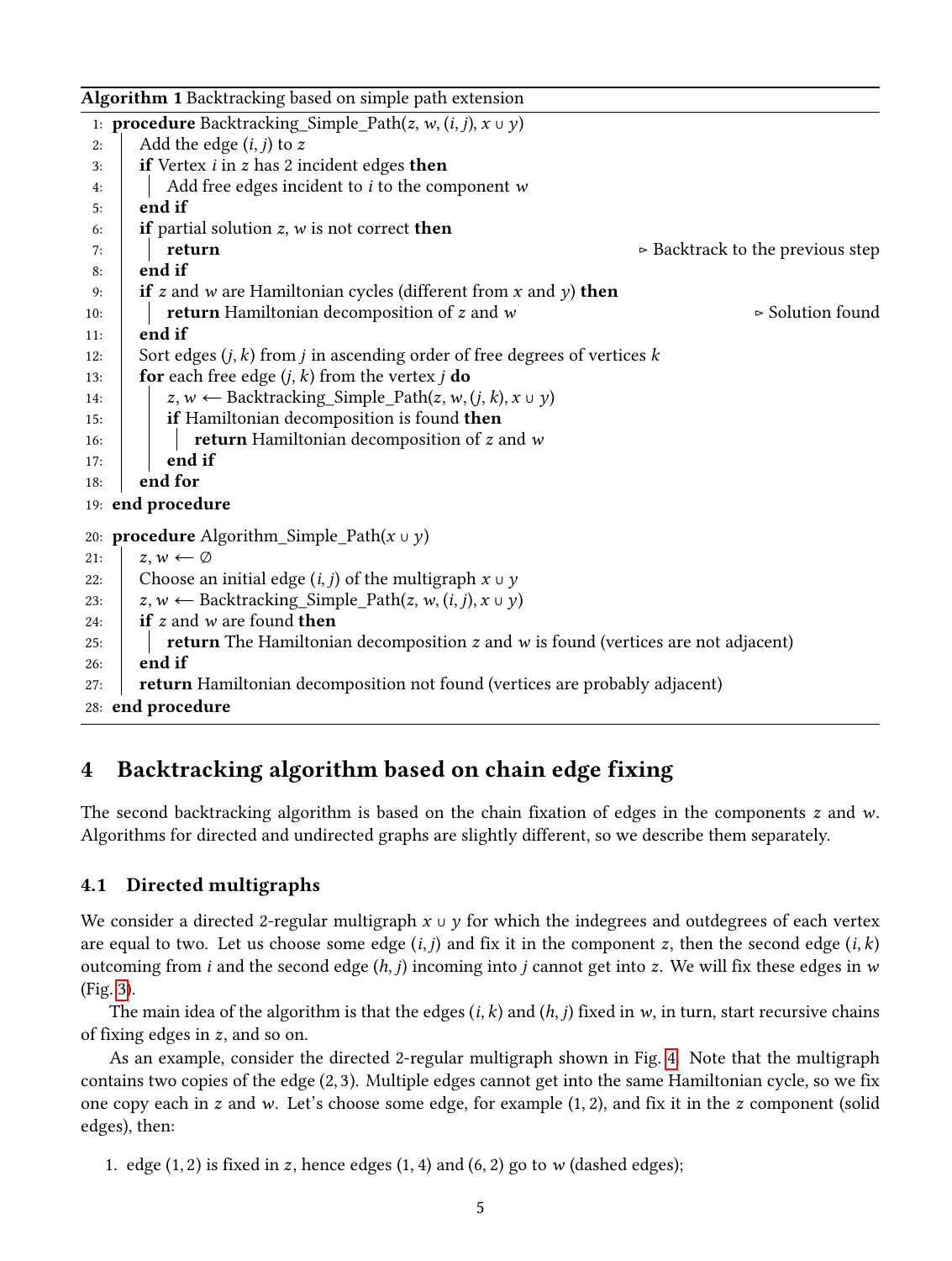

<span id="page-5-0"></span>Figure 3: Fixing the edge  $(i, j)$  to z

- 2. edge (1, 4) is fixed in w, hence edge (3, 4) goes to z, edge (6, 2) is fixed in w, hence edge (6, 1) goes to z;
- 3. edge  $(3, 4)$  is fixed in z, hence edge  $(3, 5)$  goes to w, edge  $(6, 1)$  is fixed in z, hence edge  $(5, 1)$  goes to w;
- 4. edge  $(3, 5)$  is fixed in w, hence edge  $(4, 5)$  goes to z, edge  $(5, 1)$  is fixed in w, hence edge  $(5, 6)$  goes to z.

At the output, given only one edge (1, 2) fixed in z, we obtain unique Hamiltonian cycles z and  $w$  (Fig. [4\)](#page-5-1). Considering that the edge (1, 2) must belong to at least one Hamiltonian cycle, this 2-regular directed multigraph contains a unique Hamiltonian decomposition, which was found.



<span id="page-5-1"></span>Figure 4: The result of fixing the edge  $(1, 2)$  in z

The general backtracking scheme for directed multigraphs is given in the pseudocode of the Algorithm [2.](#page-6-0)

At the data preprocessing step (line 28, Algorithm [2\)](#page-6-0), we find all multiple edges in the multigraph  $x \cup y$ and fix one copy in  $z$  and  $w$ , since these edges cannot get into the same Hamiltonian cycle.

A partial solution is considered correct if the components  $z$  and  $w$  are directed acyclic graphs with indegrees and outdegrees at most one or directed Hamiltonian cycles. By construction, the indegrees and outdegrees of vertices in  $z$  and  $w$  cannot be equal to two, so to check the correctness it suffices to verify that there are no non-Hamiltonian cycles.

In contrast to the backtracking algorithm based on the simple path extension (Algorithm [1\)](#page-4-0), we choose the vertex  $i'$  to extend the partial solution (line 18, Algorithm [2\)](#page-6-0) in such a way that the chain edge fixing starts from both head and tail of the edge  $(i', j')$ . The more edges are fixed at one step, the smaller the recursion depth will be.

Note that we do not branch when choosing and fixing the first free edge  $(i, j)$  (line 29, Algorithm [2\)](#page-6-0), since this edge must get into one of the solution components. Let's call the component  $z$  the one that contains the edge  $(i, j)$ .

It should also be noted that although the procedure Chain\_Edge\_Fixing\_Directed (lines 1-9, Algorithm [2\)](#page-6-0) at each step calls up to two of its subroutines, the total complexity is linear  $(O(V))$  since each edge can be fixed at most once, and  $|E| = 2|V|$ .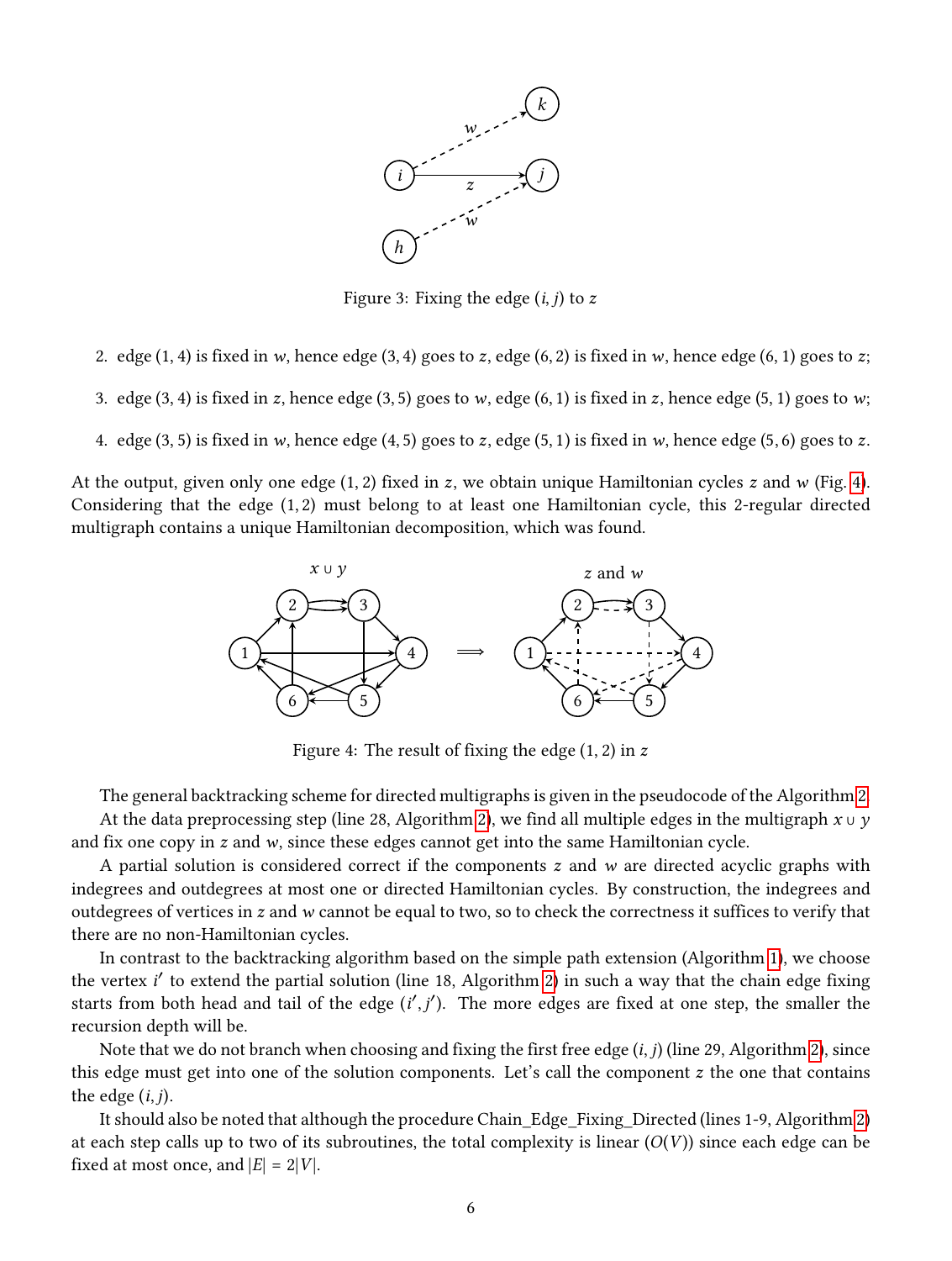<span id="page-6-0"></span>Algorithm 2 Backtracking based on chain edge fixing for directed graphs

|     | $\circ$                                                                                         |                                                |
|-----|-------------------------------------------------------------------------------------------------|------------------------------------------------|
|     | 1: <b>procedure</b> Chain_Edge_Fixing_Directed $((i, j)$ in z)                                  | $\triangleright$ Recursive edge fixing         |
| 2:  | Fix the edge $(i, j)$ in z                                                                      |                                                |
| 3:  | if edge $(i, k)$ is not fixed then                                                              |                                                |
| 4:  | Chain_Edge_Fixing_Directed $((i, k)$ in w)                                                      |                                                |
| 5:  | end if                                                                                          |                                                |
| 6:  | if edge $(h, j)$ is not fixed then                                                              |                                                |
| 7:  | Chain_Edge_Fixing_Directed $((h, j)$ in w)                                                      |                                                |
| 8:  | end if                                                                                          |                                                |
|     | 9: end procedure                                                                                |                                                |
|     | 10: <b>procedure</b> Backtracking_Chain_Edge_Fixing_Directed( $z, w, (i, j), x \cup y$ )        |                                                |
| 11: | Chain_Edge_Fixing_Directed $((i, j)$ in z)                                                      |                                                |
| 12: | if z and w are Hamiltonian cycles (different from x and y) then                                 |                                                |
| 13: | <b>return</b> $z$ and $w$                                                                       | $\triangleright$ Solution is found             |
| 14: | end if                                                                                          |                                                |
| 15: | if $z$ or $w$ contains a non-Hamiltonian cycle then                                             | $\triangleright$ Partial solution is incorrect |
| 16: | return                                                                                          | ⊳ Backtrack to the previous step               |
| 17: | end if                                                                                          |                                                |
| 18: | Select vertex i' with free outcoming edges                                                      |                                                |
| 19: | <b>for</b> each free edge $(i', j')$ outcoming from the vertex i' do                            |                                                |
| 20: | $z, w \leftarrow$ Backtracking_Chain_Edge_Fixing_Directed( $z, w, (i', j'), x \cup y$ )         |                                                |
| 21: | if Hamiltonian decomposition is found then                                                      |                                                |
| 22: | return Hamiltonian decomposition $z$ and $w$                                                    |                                                |
| 23: | end if                                                                                          |                                                |
| 24: | end for                                                                                         |                                                |
|     | 25: end procedure                                                                               |                                                |
|     | 26: <b>procedure</b> Algorithm_Chain_Edge_Fixing_Directed( $x \cup y$ )                         |                                                |
| 27: | $z, w \leftarrow \emptyset$                                                                     |                                                |
| 28: | Find multiple edges in $x \cup y$ and fix one copy in z and w                                   |                                                |
| 29: | Choose a free edge $(i, j)$ of the multigraph $x \cup y$                                        |                                                |
| 30: | $z, w \leftarrow$ Backtracking_Chain_Edge_Fixing_Directed( $z, w, (i, j), x \cup y$ )           |                                                |
| 31: | if $z$ and $w$ are found then                                                                   |                                                |
| 32: | <b>return</b> The Hamiltonian decomposition of $z$ and $w$ is found (vertices are not adjacent) |                                                |
| 33: | end if                                                                                          |                                                |
| 34: | return Hamiltonian decomposition not found (vertices are probably adjacent)                     |                                                |
|     | 35: end procedure                                                                               |                                                |
|     |                                                                                                 |                                                |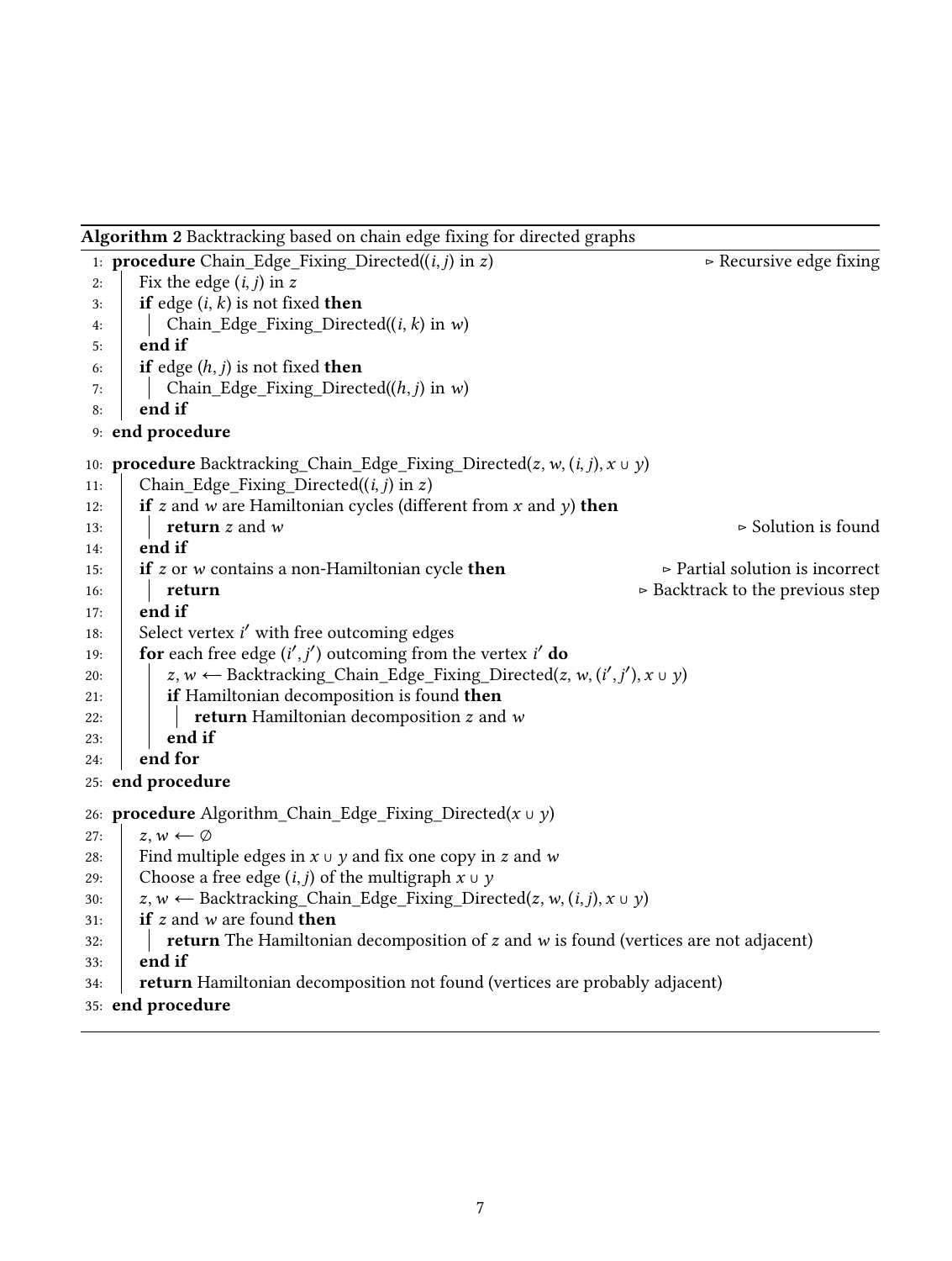#### 4.2 Undirected multigraphs

The pseudo-code of the algorithm for undirected multigraphs is presented in Algorithm [3.](#page-7-0)

<span id="page-7-0"></span>

|            | Algorithm 3 Backtracking based on chained edge fixing for undirected graphs                                                                                                                                            |                                                 |
|------------|------------------------------------------------------------------------------------------------------------------------------------------------------------------------------------------------------------------------|-------------------------------------------------|
|            | 1: <b>procedure</b> Chain_Edge_Fixing_Undirected $((i, j)$ in z)                                                                                                                                                       |                                                 |
| 2:         | Fix the edge $(i, j)$ in z                                                                                                                                                                                             |                                                 |
| 3:         | if vertex $i$ in $z$ is incident with 2 fixed edges then                                                                                                                                                               |                                                 |
| 4:         | Chain_Edge_Fixing_Undirected $((i, k)$ in w)                                                                                                                                                                           | $\triangleright$ Fix two other edges in w       |
| 5:         | Chain_Edge_Fixing_Undirected $((i, h)$ in w)                                                                                                                                                                           |                                                 |
| 6:         | end if                                                                                                                                                                                                                 |                                                 |
| 7:         | if vertex $j$ in $z$ is incident with 2 fixed edges then                                                                                                                                                               |                                                 |
| 8:         | Chain_Edge_Fixing_Undirected( $(j, k)$ in w)                                                                                                                                                                           | $\triangleright$ Fix two other edges in w       |
| 9:         | Chain_Edge_Fixing_Undirected( $(j, h)$ in w)                                                                                                                                                                           |                                                 |
| 10:        | end if                                                                                                                                                                                                                 |                                                 |
|            | 11: end procedure                                                                                                                                                                                                      |                                                 |
| 13:<br>14: | 12: <b>procedure</b> Backtracking_Chain_Edge_Fixing_Undirected( $z$ , $w$ , $(i, j)$ , $x \cup y$ )<br>Chain Edge Fixing Undirected $((i, j)$ in z)<br>if z and w are Hamiltonian cycles (different from x and y) then |                                                 |
| 15:        | <b>return</b> $z$ and $w$                                                                                                                                                                                              | $\triangleright$ Solution is found              |
| 16:        | end if                                                                                                                                                                                                                 |                                                 |
| 17:        | if $z$ or $w$ contains a non-Hamiltonian cycle then                                                                                                                                                                    | $\triangleright$ Partial solution is incorrect  |
| 18:        | return                                                                                                                                                                                                                 | $\triangleright$ Backtrack to the previous step |
| 19:        | end if                                                                                                                                                                                                                 |                                                 |
| 20:        | Choose a vertex <i>i</i> with the minimum degree <i>d</i> of free edges                                                                                                                                                |                                                 |
| 21:        | Sort edges $(i, j_k)$ incident to <i>i</i> in ascending order of free powers $j_k$                                                                                                                                     |                                                 |
| 22:        | for $k \leftarrow 1$ to d do                                                                                                                                                                                           |                                                 |
| 23:        | <i>z</i> , <i>w</i> ← Backtracking_Chain_Edge_Fixing_Undirected( <i>z</i> , <i>w</i> , ( <i>i</i> , <i>j</i> <sub>k</sub> ), <i>x</i> ∪ <i>y</i> )                                                                     |                                                 |
| 24:        | if Hamiltonian decomposition is found then                                                                                                                                                                             |                                                 |
| 25:        | return Hamiltonian decomposition $z$ and $w$                                                                                                                                                                           |                                                 |
| 26:        | end if                                                                                                                                                                                                                 |                                                 |
| 27:        | end for                                                                                                                                                                                                                |                                                 |
|            | 28: end procedure                                                                                                                                                                                                      |                                                 |

The chain edge fixing procedure is triggered as soon as 2 edges are incident to a vertex in one of the partial solutions, then the other two edges are sent to another partial solution (lines 3-10, Algorithm [3\)](#page-7-0).

A partial solution is considered correct if the components  $z$  and  $w$  are forests with vertex degrees at most two or Hamiltonian cycles. By construction, we add to  $z$  and  $w$  one edge at a time. Moreover, as soon as the degree of some vertex in one of the components becomes equal to two, then the two remaining edges are sent to another component. Thus, to check the correctness of a partial solution, it suffices to verify that  $z$  and  $w$  do not contain non-Hamiltonian cycles.

Note that at each step, to expand the partial solution, we choose a vertex  $i$  with the minimum degree over free edges in order to reduce the branching factor of the recursion. Edges incident to  $i$  are considered in ascending order of degrees of adjacent vertices along free edges (lines 20-27, Algorithm [3\)](#page-7-0).

#### 4.3 Vertex adjacency and data preprocessing

Let's note that the algorithms considered in this paper were developed for the problem of constructing a Hamiltonian decomposition of a 4-regular multigraph  $x \cup y$ . The algorithms refer directly to the cycles x and  $\gamma$  only when checking that the second decomposition z and  $\omega$  is different from the original one. If we omit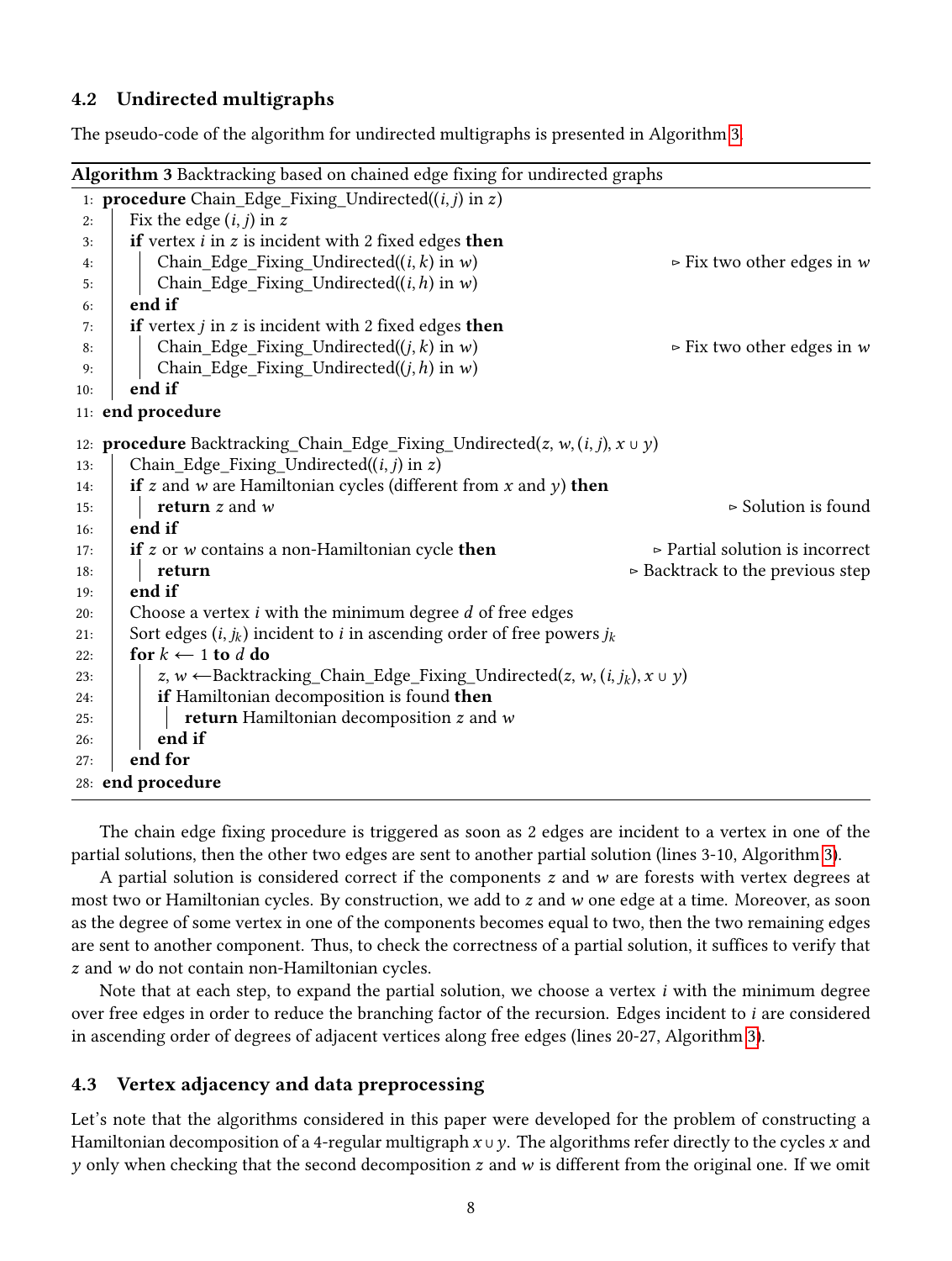this check, then we get algorithms for constructing a Hamiltonian decomposition without any reference to polyhedral combinatorics. Otherwise, if we are interested in exactly the adjacency of vertices in the 1 skeleton of the traveling salesperson polytope, then we can strengthen the considered algorithms by adding a data preprocessing step and checking the known polynomial sufficient conditions for non-adjacency: pyramidal tours [\[10\]](#page-12-9), pyramidal tours with step-backs [\[24\]](#page-13-8), pedigrees [\[3,](#page-12-10) [4\]](#page-12-11), etc.

## 5 Computational experiments

The algorithms were tested on random directed and undirected 4-regular multigraphs. For each graph size, 100 pairs of random permutations with a uniform probability distribution were generated using the Fisher-Yates shuffle algorithm [\[20\]](#page-13-15).

For comparison, we chose 3 algorithms:

- backtracking based on simple path extension (BSP):
- backtracking based on chain edge fixing (BCEF);
- general variable neighborhood search (GVNS) heuristic algorithm from [\[25\]](#page-13-12), which is a modification of the simulated annealing algorithm [\[22\]](#page-13-11) and is based on constructing a vertex-disjoint cycle covers by reduction to perfect matching and several cycle merging operations.

Backtracking algorithms are implemented in Python, for the general variable neighborhood search heuristics, a ready-made implementation in Node.js [\[25\]](#page-13-12) is taken. Computational experiments were carried out on an Intel(R) Core(TM) i5-4460 machine with a 3.20GHz CPU and 16GB RAM.

The results of computational experiments for undirected graphs are presented in the Table [1](#page-9-0) and in Fig. [5.](#page-9-1) Results for directed graphs are presented in Table [2](#page-11-0) and in Fig. [6](#page-10-0) and Fig. [7.](#page-10-1)

For each set of 100 tests, the average running time of the algorithms in seconds is given separately for feasible and infeasible instances. For two backtracking algorithms (BSP and BCEF), a time limit of 2 hours was set for each set of 100 test problems. Accordingly, the tables indicate how many instances out of 100 the algorithm managed to solve in 2 hours. The general variable neighborhood search heuristics (GVNS) was set to a limit of 1 minute per instance. This is because the heuristic algorithm has a one-sided error. If the algorithm finds a solution, then the instance is feasible. However, the heuristic algorithm cannot guarantee that the problem is infeasible, only that the solution is not found in a given time or number of iterations.

It is known that random undirected regular graphs have a Hamiltonian decomposition with a very high probability [\[19\]](#page-13-16). Indeed, for all test problems on undirected multigraphs (Table [1\)](#page-9-0), there was a second Hamiltonian decomposition into cycles different from the original ones, and the vertices of the traveling salesperson polytope were not adjacent. From a geometric point of view, this means that the degrees of vertices in a 1-skeleton are much less than the total number of vertices, so two random vertices are not adjacent with a high probability.

According to the computational results for undirected Hamiltonian cycles, both backtracking algorithms lost out to the general variable neighborhood search heuristics (GVNS). In the allotted time, the algorithm based on simple path extension (BSP) solved 709 instances, the algorithm based on chain edge fixing (BCEF) solved 1486 instances, and the general variable neighborhood search (GVNS) solved all 1500 out of 1500 instances. GVNS was on average 13 times faster than BCEF and 640 times faster than BSP. Among the two backtracking algorithms, the chain edge fixing (BCEF) algorithm proved to be significantly more efficient, solving all test instances up to 3072 vertices and showing the running time on the solved problems on average 48 times faster than the simple path construction (BSP).

The computational results for directed multigraphs (Table [2,](#page-11-0) Fig. [6](#page-10-0) and [7\)](#page-10-1) turned out to be fundamentally different. Only about 20% of random instances were feasible. Note that this does not mean that the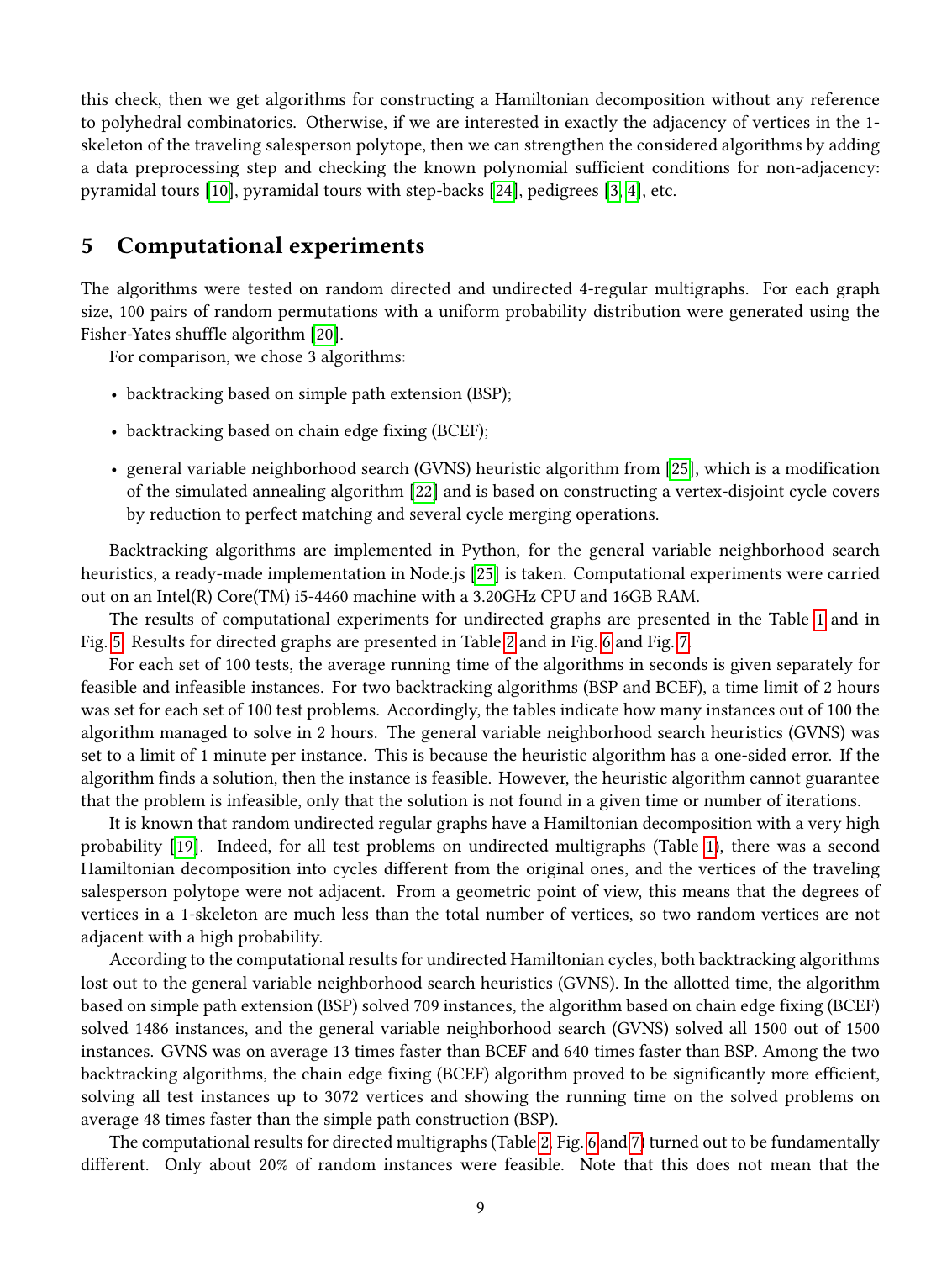|      |                  | <b>BSP</b> |                          | <b>BCEF</b>              |     |          |                          | <b>GVNS</b>              |             |          |                                  |              |  |
|------|------------------|------------|--------------------------|--------------------------|-----|----------|--------------------------|--------------------------|-------------|----------|----------------------------------|--------------|--|
|      | Feasible         |            |                          | Infeasible               |     | Feasible |                          | Infeasible               |             | Feasible |                                  | «Infeasible» |  |
| V    | N                | time(s)    | $\mathbf N$              | times (s)                | N   | time(s)  | N                        | time(s)                  | $\mathbf N$ | time(s)  | $\mathbf N$                      | time(s)      |  |
| 32   | 100              | 0.030      | $\qquad \qquad -$        | $\overline{\phantom{0}}$ | 100 | 0.015    | $\overline{\phantom{0}}$ | —                        | 100         | 0.001    | $\qquad \qquad -$                |              |  |
| 48   | 100              | 0.151      | $\overline{\phantom{0}}$ | $\overline{\phantom{0}}$ | 100 | 0.032    | $\overline{\phantom{0}}$ | $\overline{\phantom{0}}$ | 100         | 0.002    | $\overline{\phantom{0}}$         |              |  |
| 64   | 100              | 0.154      | $\qquad \qquad -$        |                          | 100 | 0.052    | $\overline{\phantom{0}}$ | $\overline{\phantom{0}}$ | 100         | 0.003    | $\qquad \qquad -$                |              |  |
| 96   | 100              | 0.908      | $\overline{\phantom{0}}$ | $\overline{\phantom{0}}$ | 100 | 0.09     | $\overline{\phantom{0}}$ | $\overline{\phantom{0}}$ | 100         | 0.007    | $\overline{\phantom{0}}$         |              |  |
| 128  | 100              | 3.045      |                          | $\overline{\phantom{0}}$ | 100 | 0.157    |                          | -                        | 100         | 0.012    | -                                |              |  |
| 192  | 100              | 4.257      | $\overline{\phantom{0}}$ | $\overline{\phantom{0}}$ | 100 | 0.22     | $\overline{\phantom{0}}$ | $\overline{\phantom{0}}$ | 100         | 0.023    | $\overbrace{\phantom{12322111}}$ |              |  |
| 256  | 100              | 19.625     | $\qquad \qquad -$        | $\overline{\phantom{0}}$ | 100 | 0.487    |                          |                          | 100         | 0.033    | $\overline{\phantom{0}}$         |              |  |
| 384  | 9                | 80.037     | $\overline{\phantom{0}}$ |                          | 100 | 1.278    | $\overline{\phantom{0}}$ | $\overline{\phantom{0}}$ | 100         | 0.079    | -                                |              |  |
| 512  | $\theta$         | —          | $\overline{\phantom{0}}$ | $\overline{\phantom{0}}$ | 100 | 2.447    |                          | $\overline{\phantom{0}}$ | 100         | 0.121    | $\overline{\phantom{0}}$         |              |  |
| 768  | $\boldsymbol{0}$ | -          | -                        | $\overline{\phantom{0}}$ | 100 | 3.591    | $\qquad \qquad -$        | —                        | 100         | 0.272    | $\overbrace{\phantom{12322111}}$ |              |  |
| 1024 | $\boldsymbol{0}$ | —          |                          | $\overline{\phantom{0}}$ | 100 | 6.305    | $\overline{\phantom{0}}$ | $\overline{\phantom{0}}$ | 100         | 0.468    | $\qquad \qquad -$                |              |  |
| 1536 | $\boldsymbol{0}$ | —          | —                        |                          | 100 | 8.799    | $\qquad \qquad -$        | —                        | 100         | 1.011    | $\overline{\phantom{0}}$         |              |  |
| 2048 | $\theta$         | —          | -                        |                          | 100 | 18.499   | $\overline{\phantom{0}}$ | $\overline{\phantom{0}}$ | 100         | 1.821    | $\overline{\phantom{0}}$         |              |  |
| 3072 | $\boldsymbol{0}$ | -          | -                        |                          | 100 | 45.542   |                          | $\overline{\phantom{0}}$ | 100         | 3.852    | $\overline{\phantom{m}}$         |              |  |
| 4096 | $\mathbf{0}$     |            |                          |                          | 86  | 82.973   |                          | $\overline{\phantom{0}}$ | 100         | 7.768    | $\qquad \qquad -$                |              |  |

<span id="page-9-0"></span>Table 1: Computational results for 100 random undirected Hamiltonian cycles



<span id="page-9-1"></span>Figure 5: Computational results for undirected graphs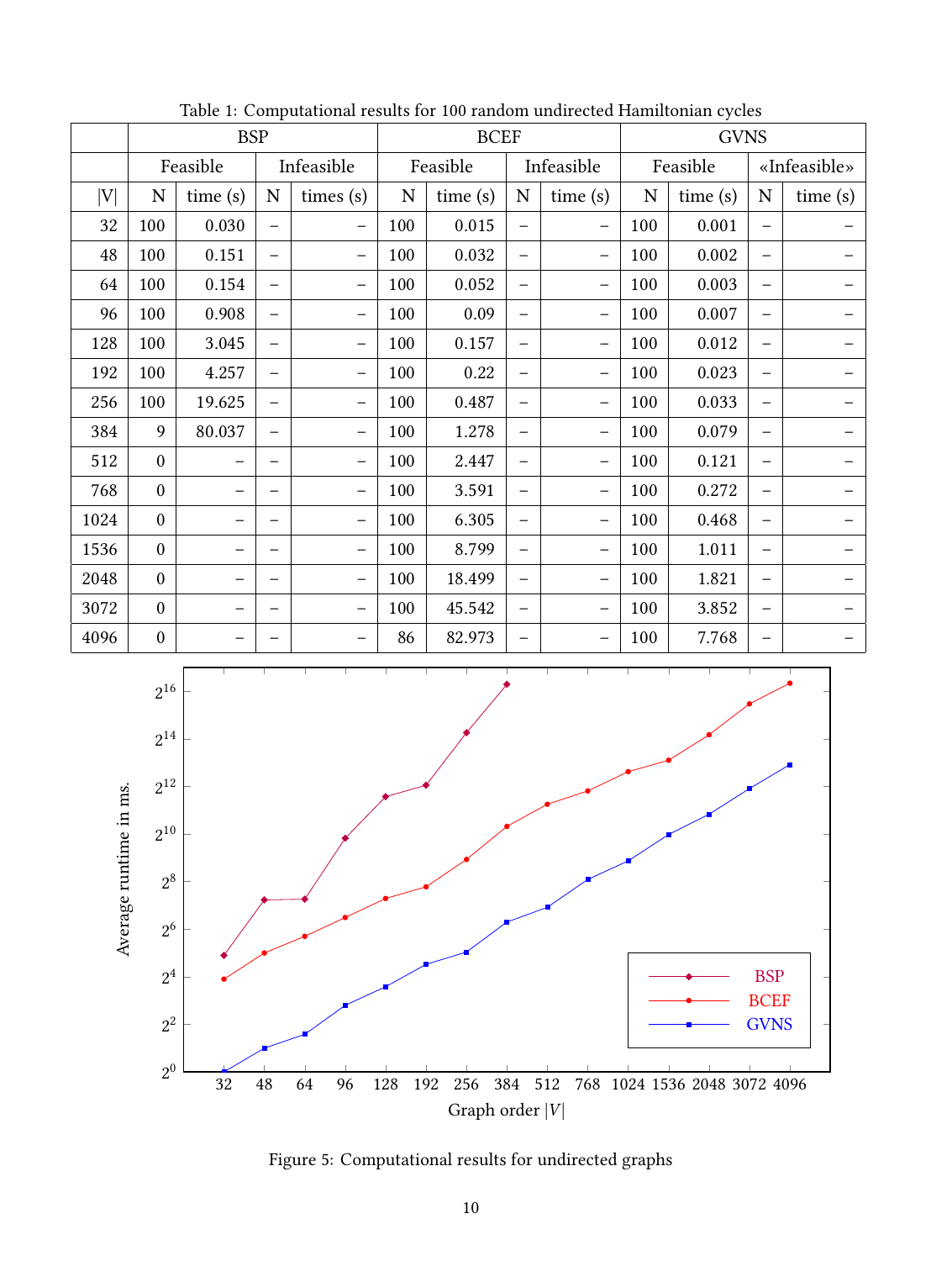

<span id="page-10-0"></span>Figure 6: Computational results for feasible directed graphs



<span id="page-10-1"></span>Figure 7: Computational results for infeasible directed graphs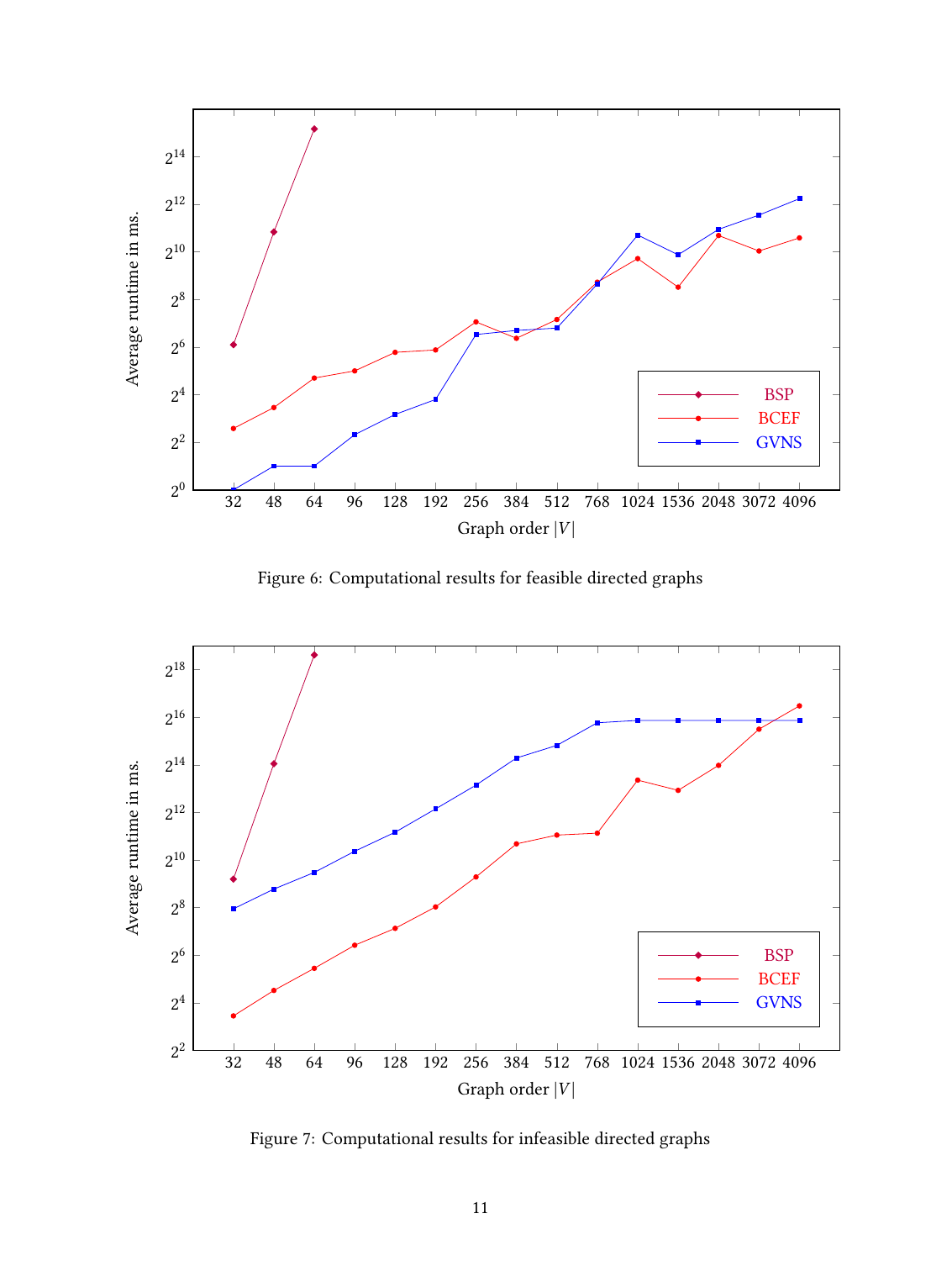|      | <b>BSP</b>       |                   |                  |                          |             | <b>BCEF</b> |             |         |             | <b>GVNS</b> |              |         |  |
|------|------------------|-------------------|------------------|--------------------------|-------------|-------------|-------------|---------|-------------|-------------|--------------|---------|--|
|      |                  | Feasible          | Infeasible       |                          | Feasible    |             | Infeasible  |         | Feasible    |             | «Infeasible» |         |  |
| V    | $\mathbf N$      | times (s)         | ${\bf N}$        | time(s)                  | $\mathbf N$ | time(s)     | $\mathbf N$ | time(s) | $\mathbf N$ | time(s)     | ${\bf N}$    | time(s) |  |
| 32   | 30               | 0.069             | 70               | 0.592                    | 30          | 0.006       | 70          | 0.011   | 30          | 0.001       | 70           | 0.248   |  |
| 48   | 20               | 1.838             | 80               | 17.005                   | 20          | 0.011       | 80          | 0.023   | 20          | 0.002       | 80           | 0.440   |  |
| 64   | 8                | 36.850            | 17               | 403.016                  | 20          | 0.026       | 80          | 0.044   | 20          | 0.002       | 80           | 0.714   |  |
| 96   | $\boldsymbol{0}$ | $\qquad \qquad -$ | $\boldsymbol{0}$ | $\overline{\phantom{0}}$ | 19          | 0.032       | 81          | 0.086   | 19          | 0.005       | 81           | 1.330   |  |
| 128  | -                | -                 |                  | -                        | 18          | 0.055       | 82          | 0.141   | 18          | 0.009       | 82           | 2.312   |  |
| 192  | —                | -                 |                  | -                        | 21          | 0.059       | 79          | 0.262   | 21          | 0.014       | 79           | 4.569   |  |
| 256  |                  | -                 |                  | $\overline{\phantom{0}}$ | 25          | 0.134       | 75          | 0.628   | 25          | 0.093       | 75           | 9.120   |  |
| 384  |                  | -                 |                  |                          | 20          | 0.083       | 80          | 1.646   | 20          | 0.104       | 80           | 19.215  |  |
| 512  |                  | -                 |                  | $\overline{\phantom{0}}$ | 22          | 0.143       | 78          | 2.131   | 22          | 0.112       | 78           | 29.048  |  |
| 768  |                  | —                 |                  |                          | 19          | 0.426       | 81          | 2.241   | 19          | 0.404       | 81           | 55.991  |  |
| 1024 |                  | -                 |                  | $\overline{\phantom{0}}$ | 17          | 0.847       | 83          | 10.545  | 17          | 1.679       | 83           | 60.000  |  |
| 1536 | -                | -                 |                  | $\overline{\phantom{0}}$ | 16          | 0.369       | 84          | 7.844   | 16          | 0.943       | 84           | 60.000  |  |
| 2048 | -                | -                 |                  | $\overline{\phantom{0}}$ | 15          | 1.651       | 85          | 16.179  | 14          | 1.987       | 86           | 60.000  |  |
| 3072 |                  | —                 |                  |                          | 21          | 1.059       | 79          | 46.589  | 21          | 2.999       | 79           | 60.000  |  |
| 4096 |                  | -                 |                  |                          | 17          | 1.551       | 78          | 91.963  | 18          | 4.846       | 82           | 60.000  |  |

<span id="page-11-0"></span>Table 2: Computational results for 100 random directed Hamiltonian cycles

corresponding vertices of the traveling salesperson polytope are adjacent since the second Hamiltonian decomposition problem only verifies a sufficient condition for the non-adjacency in a 1-skeleton.

The worst results of the three considered algorithms were shown by backtracking based on simple path extension (BSP). In the allotted time, the algorithm solved only 225 instances out of 1500, without solving a single problem for graphs with more than 64 vertices. While chain edge fixing (BCEF) solved 1495 instances, and the general variable neighborhood search (GVNS) solved all instances. In terms of running time on feasible problems, the GVNS heuristic algorithm showed an advantage over BCEF on small graphs up to 512 vertices by an average of 6 times. However, on graphs with more than 512 vertices, BCEF turned out to be on average 2 times faster than GVNS. In general, for feasible problems, the BCEF and GVNS algorithms showed comparable results. Some variations in performance may be due to different implementations of the algorithms. However, we note that with an increase in the graph order, the advantage of BCEF over GVNS also increased. On the other hand, the general variable neighborhood search heuristics (GVNS) has encountered significant difficulties in infeasible instances. The algorithm cannot determine this scenario and exits only when the limit on running time or number of iterations is reached. On such problems, the algorithm based on chain fixing of edges (BCEF) turned out to be on average 16 times faster than GVNS. In part, this means that the iteration threshold for the heuristic algorithm could be lowered. However, in this case, there would be a danger of losing existing solutions.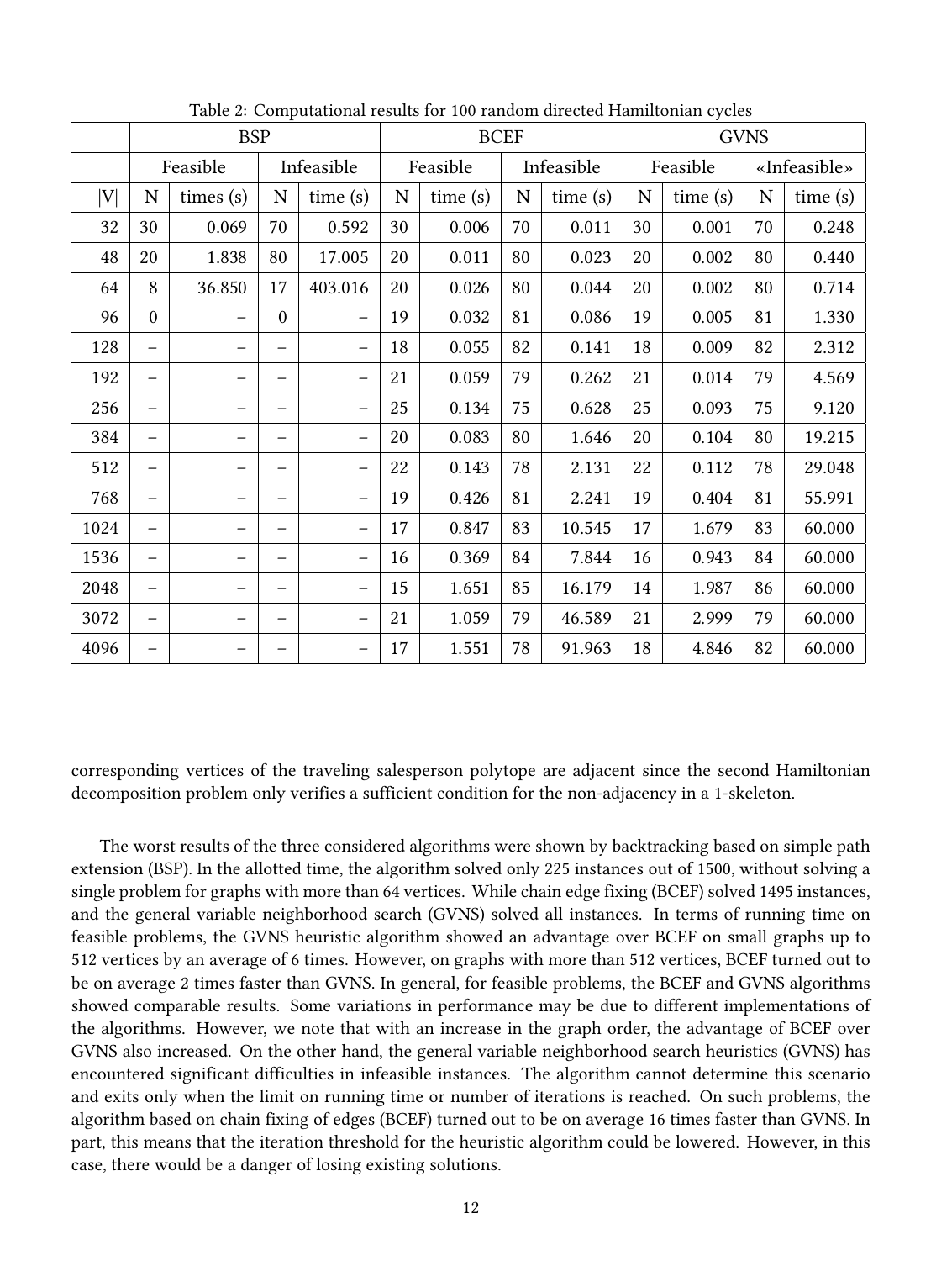# Conclusion

In this paper, two backtracking algorithms were considered for the problem of constructing a second Hamiltonian decomposition of a 4-regular multigraph. According to the results of computational experiments on random directed and undirected multigraphs, the backtracking algorithm based on chain edge fixing turned out to be much more efficient than backtracking based on simple path extension. In addition, on directed multigraphs, the chain edge fixing showed comparable results with the previously known general variable neighborhood search heuristics on feasible instances and significantly outperformed the heuristics on infeasible problems.

The considered backtracking algorithms were developed for the problem of verifying the vertex nonadjacency in a 1-skeleton of a traveling salesperson polytope. However, they can also be applied directly to the problem of constructing the Hamiltonian decomposition of a regular multigraph and many of its applications.

### References

- <span id="page-12-4"></span>[1] N. E. Aguilera, R. D. Katz, and P. B. Tolomei. "Vertex adjacencies in the set covering polyhedron". In: Discrete Applied Mathematics 218 (2017), pp. 40–56. doi: [10.1016/j.dam.2016.10.024](https://doi.org/10.1016/j.dam.2016.10.024).
- <span id="page-12-3"></span>[2] D. L. Applegate et al. The Traveling Salesman Problem: A Computational Study. Princeton University Press, 2006. isbn: 9780691129938.
- <span id="page-12-10"></span>[3] T. S. Arthanari. "On pedigree polytopes and Hamiltonian cycles". In: Discrete Mathematics 306.14 (2006), pp. 1474–1492. doi: [10.1016/j.disc.2005.11.030](https://doi.org/10.1016/j.disc.2005.11.030).
- <span id="page-12-11"></span>[4] T. S. Arthanari. "Study of the pedigree polytope and a sufficiency condition for nonadjacency in the tour polytope". In: Discrete Optimization 10.3 (2013), pp. 224–232. doi: [10.1016/j.disopt.2013.](https://doi.org/10.1016/j.disopt.2013.07.001) [07.001](https://doi.org/10.1016/j.disopt.2013.07.001).
- <span id="page-12-0"></span>[5] M. M. Bae and B Bose. "Edge disjoint Hamiltonian cycles in  $k$ -ary  $n$ -cubes and hypercubes". In: IEEE Transactions on Computers 52.10 (2003), pp. 1271–1284. doi: [10.1109/TC.2003.1234525](https://doi.org/10.1109/TC.2003.1234525).
- <span id="page-12-1"></span>[6] R. F. Bailey. "Error-correcting codes from permutation groups". In: Discrete Mathematics 309.13 (2009), pp. 4253–4265. doi: [10.1016/j.disc.2008.12.027](https://doi.org/10.1016/j.disc.2008.12.027).
- <span id="page-12-5"></span>[7] M. L. Balinski. "Signature Methods for the Assignment Problem". In: Operations Research 33.3 (1985), pp. 527–536. doi: [10.1287/opre.33.3.527](https://doi.org/10.1287/opre.33.3.527).
- <span id="page-12-8"></span>[8] V. Bondarenko and A. Nikolaev. "On Graphs of the Cone Decompositions for the Min-Cut and Max-Cut Problems". In: International Journal of Mathematics and Mathematical Sciences 2016 (2016), p. 7863650. doi: [10.1155/2016/7863650](https://doi.org/10.1155/2016/7863650).
- <span id="page-12-7"></span>[9] V. A. Bondarenko. "Nonpolynomial lower bounds for the complexity of the traveling salesman problem in a class of algorithms". In: Automation and Remote Control 44.9 (1983), pp. 1137–1142.
- <span id="page-12-9"></span>[10] V. A. Bondarenko and A. V. Nikolaev. "On the Skeleton of the Polytope of Pyramidal Tours". In: Journal of Applied and Industrial Mathematics 12.1 (2018), pp. 9–18. doi: [10.1134/S1990478918010027](https://doi.org/10.1134/S1990478918010027).
- <span id="page-12-6"></span>[11] C. R. Chegireddy and H. W. Hamacher. "Algorithms for finding K-best perfect matchings". In: Discrete Applied Mathematics 18.2 (1987), pp. 155–165. doi: [10.1016/0166-218X\(87\)90017-5](https://doi.org/10.1016/0166-218X(87)90017-5).
- <span id="page-12-2"></span>[12] C. Clifton et al. "Tools for Privacy Preserving Distributed Data Mining". In: SIGKDD Explor. Newsl. 4.2 (2002), pp. 28–34. doi: [10.1145/772862.772867](https://doi.org/10.1145/772862.772867).